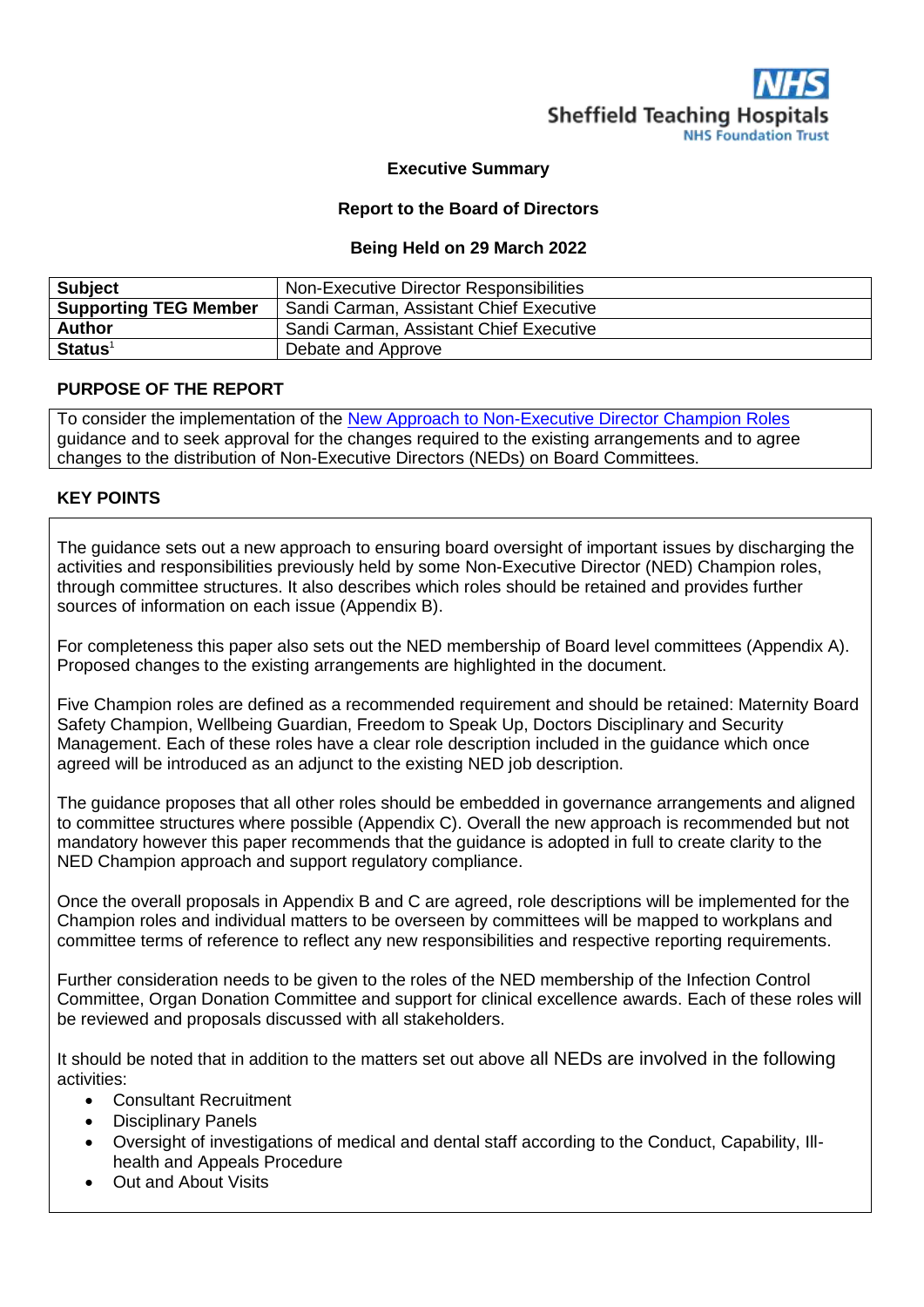## **IMPLICATIONS**

|               | Aim of the STHFT Corporate Strategy                |  |
|---------------|----------------------------------------------------|--|
|               | Deliver the Best Clinical Outcomes                 |  |
| $\mathcal{P}$ | <b>Provide Patient Centred Services</b>            |  |
| 2             | <b>Employ Caring and Cared for Staff</b>           |  |
| 4             | <b>Spend Public Money Wisely</b>                   |  |
| 5             | Deliver Excellent Research, Education & Innovation |  |
| 6             | Create a Sustainable Organisation                  |  |

## **RECOMMENDATIONS**

The Board of Directors is asked to:

- AGREE the implementation of the New Approach to Non-Executive Director Champion roles
- Discuss and APPROVE the proposed changes highlighted in Appendices A, B and C

# **APPROVAL PROCESS**

| <b>Meeting</b>               | <b>Date</b> | <b>Approved Y/N</b> |
|------------------------------|-------------|---------------------|
| <b>Trust Executive Group</b> | 16/3/22     |                     |
| <b>Board of Directors</b>    | 29/3/22     |                     |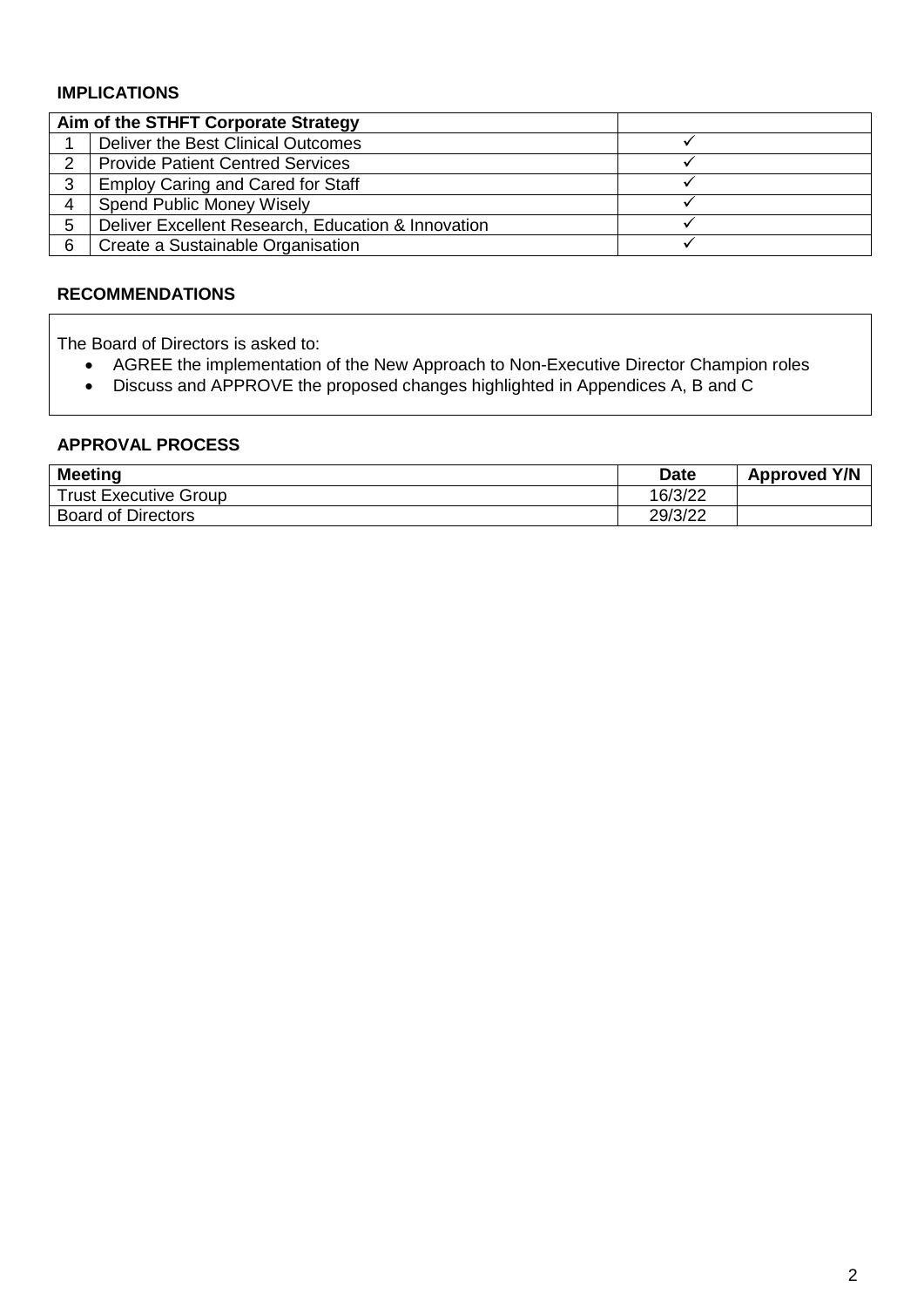# **Appendix A - NED Responsibilities and Committee Membership – Updated March 2022**

|                          | <b>Board of</b><br><b>Directors</b> | <b>BoD Nomination</b><br>and<br><b>Remuneration</b><br><b>Committee</b> | <b>Audit</b><br><b>Committee</b> | <b>Human</b><br><b>Resources and</b><br><b>OD Committee</b> | <b>Healthcare</b><br><b>Governance</b><br><b>Committee</b> | <b>Finance and</b><br><b>Performance</b><br><b>Committee</b> |
|--------------------------|-------------------------------------|-------------------------------------------------------------------------|----------------------------------|-------------------------------------------------------------|------------------------------------------------------------|--------------------------------------------------------------|
| <b>Annette Laban*</b>    | <b>Chair</b>                        | <b>Chair</b>                                                            |                                  | <b>Attendee</b>                                             | Attendee                                                   | <b>Attendee</b>                                              |
| <b>Tony Buckham</b>      | <b>Member</b>                       | <b>Member</b>                                                           |                                  | <b>Member</b><br>Chair                                      |                                                            | Member (Chair<br><b>WEF July 22)</b>                         |
| <b>Rosamond Roughton</b> | <b>Member</b>                       | Member                                                                  | <b>Member</b>                    |                                                             | <b>Chair</b>                                               |                                                              |
| <b>Chris Newman</b>      | <b>Member</b>                       | <b>Member</b>                                                           |                                  |                                                             | <b>Member</b>                                              | <b>Member</b>                                                |
| <b>John O'Kane</b>       | <b>Member</b>                       | <b>Member</b>                                                           | <b>Chair</b>                     |                                                             | <b>Member</b>                                              |                                                              |
| <b>Martin Temple</b>     | <b>Member</b>                       | <b>Member</b>                                                           |                                  | <b>Member</b>                                               |                                                            | <b>Chair</b>                                                 |
| <b>Shiella Wright</b>    | <b>Member</b>                       | <b>Member</b>                                                           | <b>Member</b>                    | <b>Chair (WEF</b><br>April 22)<br><b>Member</b>             |                                                            |                                                              |
| <b>Toni Schwarz</b>      | <b>Member</b>                       | <b>Member</b>                                                           | <b>Member</b>                    |                                                             | Member                                                     |                                                              |
| <b>Maggie Porteous</b>   | <b>Member</b>                       | Member                                                                  |                                  | <b>Member</b>                                               |                                                            | <b>Member</b>                                                |

\*In addition Annette Laban is a member of the Acute Federation Committee in Common and Chair of the Council of Governors.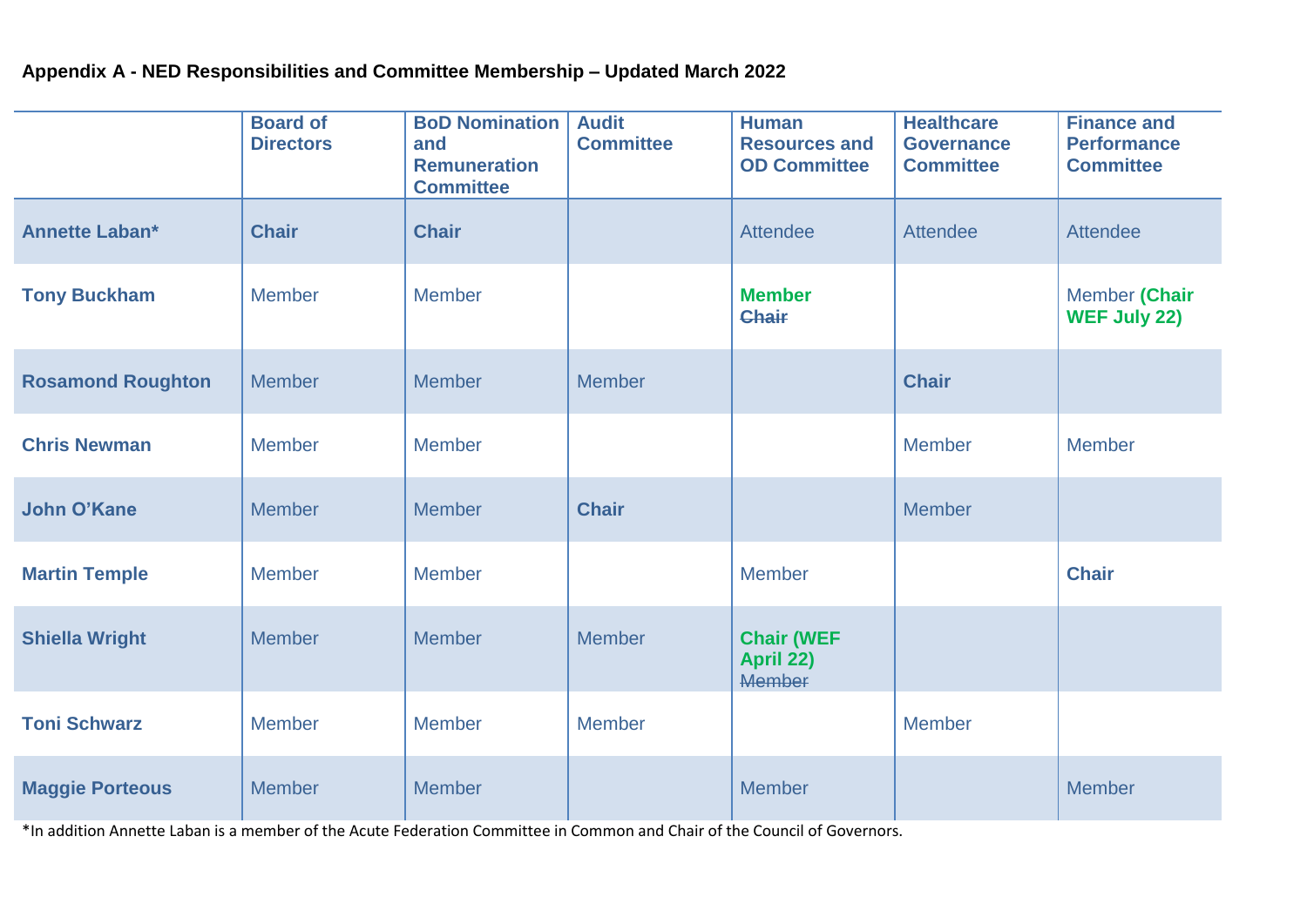# **Appendix B - [Non-Executive Director Champion Roles](https://www.england.nhs.uk/wp-content/uploads/2021/12/B0994_Enhancing-board-oversight-a-new-approach-to-non-executive-director-champion-roles_December-2021.pdf)**

|                                  | <b>Mandatory/Statutory Roles</b>                                                                                   | <b>Advisory/Local Roles</b>                                                                                                                                                                                                          |
|----------------------------------|--------------------------------------------------------------------------------------------------------------------|--------------------------------------------------------------------------------------------------------------------------------------------------------------------------------------------------------------------------------------|
| <b>Tony Buckham</b>              | • Freedom to Speak Up<br>• Wellbeing Guardian<br>Senior Independent Director and<br>$\bullet$<br><b>Vice Chair</b> | <b>IT Transformation (Time limited</b><br>$\bullet$<br>for EPR implementation)<br>• Overseas Development<br><b>Opportunities</b><br>• Procurement<br>$\leftarrow$ Estates<br>(All to be enacted through whole<br>Board agenda items) |
| <b>Chris Newman</b>              |                                                                                                                    |                                                                                                                                                                                                                                      |
| John O'Kane                      | <b>Security Management</b><br>$\bullet$                                                                            | Well Led Review (NHSI)<br>(Enacted through Audit<br>Committee agenda items)<br>New business opportunities<br>(Enacted through whole Board<br>agenda items)<br><b>Sheffield Hospitals Charity</b><br>$\bullet$                        |
| <b>Martin Temple</b>             |                                                                                                                    | <b>Clinical Excellence Awards</b>                                                                                                                                                                                                    |
| <b>Shiella Wright</b>            | <b>Doctors Disciplinary (new)</b><br>$\bullet$                                                                     | <b>Organ Donation (Chair)</b><br>$\bullet$<br>• Mental Health Committee<br>(Enacted through whole Board<br>agenda items)                                                                                                             |
| <b>Ros Roughton</b>              | <b>Maternity Board Safety Champion</b><br>$\bullet$                                                                | <b>EPRR-(Enacted through HCGC</b><br>agenda items)                                                                                                                                                                                   |
| <b>Toni Schwarz</b>              |                                                                                                                    | <b>Reviewing Deaths in Hospital</b><br>(Enacted through HCGC agenda<br>items)                                                                                                                                                        |
| <b>Maggie</b><br><b>Porteous</b> | <b>Freedom to Speak Up</b><br>$\bullet$<br><b>Wellbeing Guardian</b><br>$\bullet$                                  |                                                                                                                                                                                                                                      |